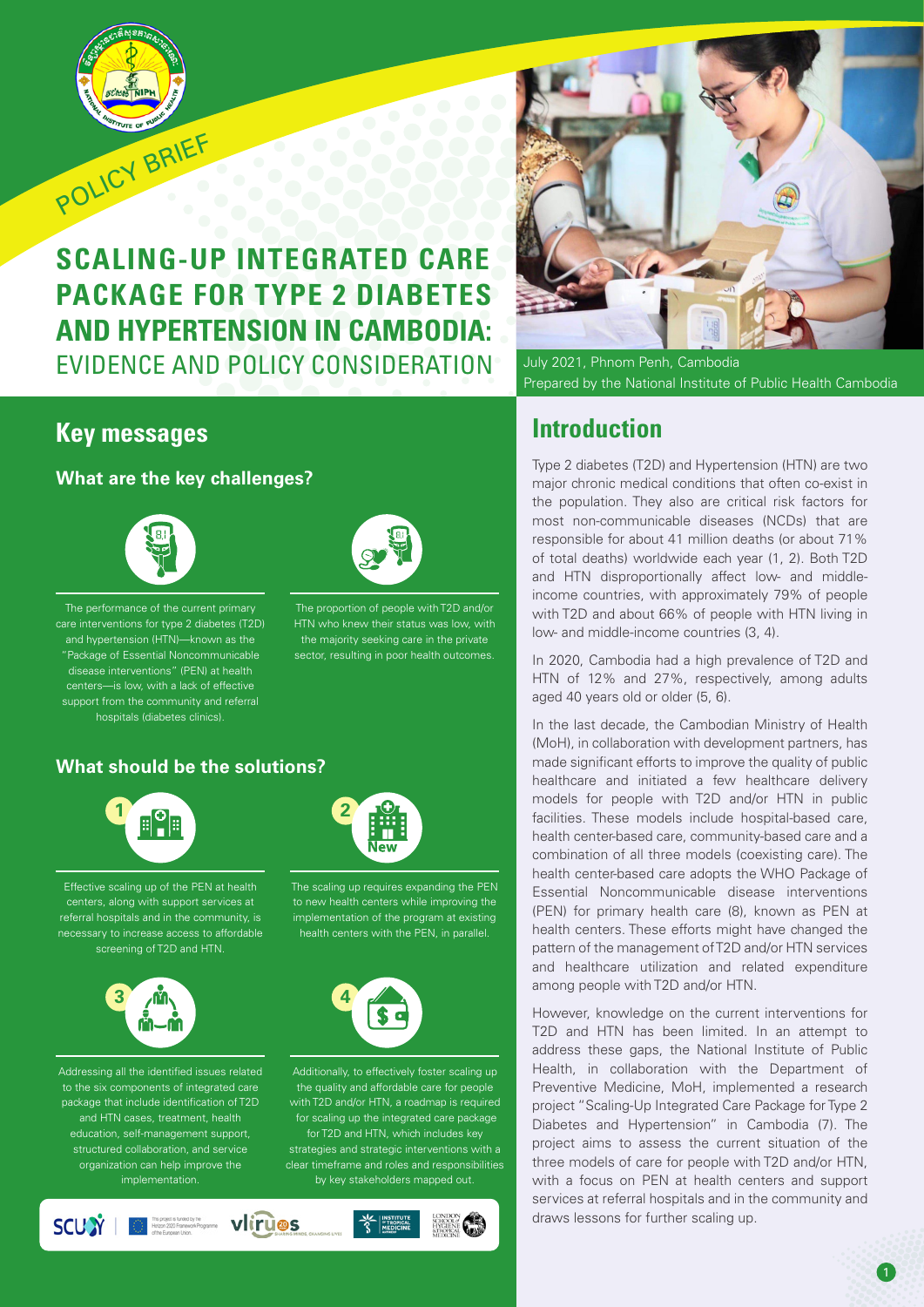## **Objectives of the policy brief**

This policy brief presents to relevant stakeholders the key findings and proposed solutions that can address the issues related to type 2 diabetes (T2D) and hypertension (HTN) in Cambodia.

### **Harnessing evidence approach**

- The performance of T2D and HTN services at primary healthcare centers was measured using the Integrated Care Package (ICP) scoring framework, focusing on case identification, treatment, health education, selfmanagement support, structured collaboration, and service organization.
- The cascade of T2D and HTN care, healthcare utilization, and healthcare-related expenditure among people with T2D and/or HTN were obtained from a cross-sectional survey among 5,072 households.
- Key influencing factors—governance, health workforce, medicine, health financing, and health information system were assessed through analysis of relevant policy documents, in-depth interviews with key informants at national and sub-national levels. Focus group discussions with health center staff, local authorities, and village health support groups were also conducted. Two consultative meetings with relevant stakeholders were held to discuss the findings and inputs from these stakeholders were incorporated into the primary findings.

## **Primary findings and proposed solutions**

• Our assessment using the ICP scoring framework shows a low score, suggesting poor performance of the PEN currently being implemented at health centers (especially the first-generation ones). This poor performance was driven by the lack of effective support from the community and referral hospitals (diabetes clinics). The overall implementation score was 2 points out of a possible 5 points. Each component of the ICP had a similar score ranging from 1.3 points in the structured collaboration between community, health center, and referral hospital ("Collaboration") to 3.3 points in identifying cases ("Identification") (Figure 1).

#### **Figure 1. Integrated Care Package (ICP) scoring of five operational districts in Cambodia, 2020**



The results from the cross-sectional, population-based survey show that a low proportion of people with T2D (50%) and HTN (63.7%) knew their condition, while only 10% had controlled blood glucose and 35.8% had controlled blood pressure (Figure 2).

#### **Figure 2. T2D and HTN cascade of care from a household survey in Cambodia, 2020**



• Of people with T2D and/or HTN who sought care, a large proportion (75%) sought care in the private sector (Figure 3), resulting in poor health outcomes and high out-of-pocket expenditure.

#### **Figure 3. Proportions of people with T2D and HTN by facility type and sector in Cambodia, 2020**

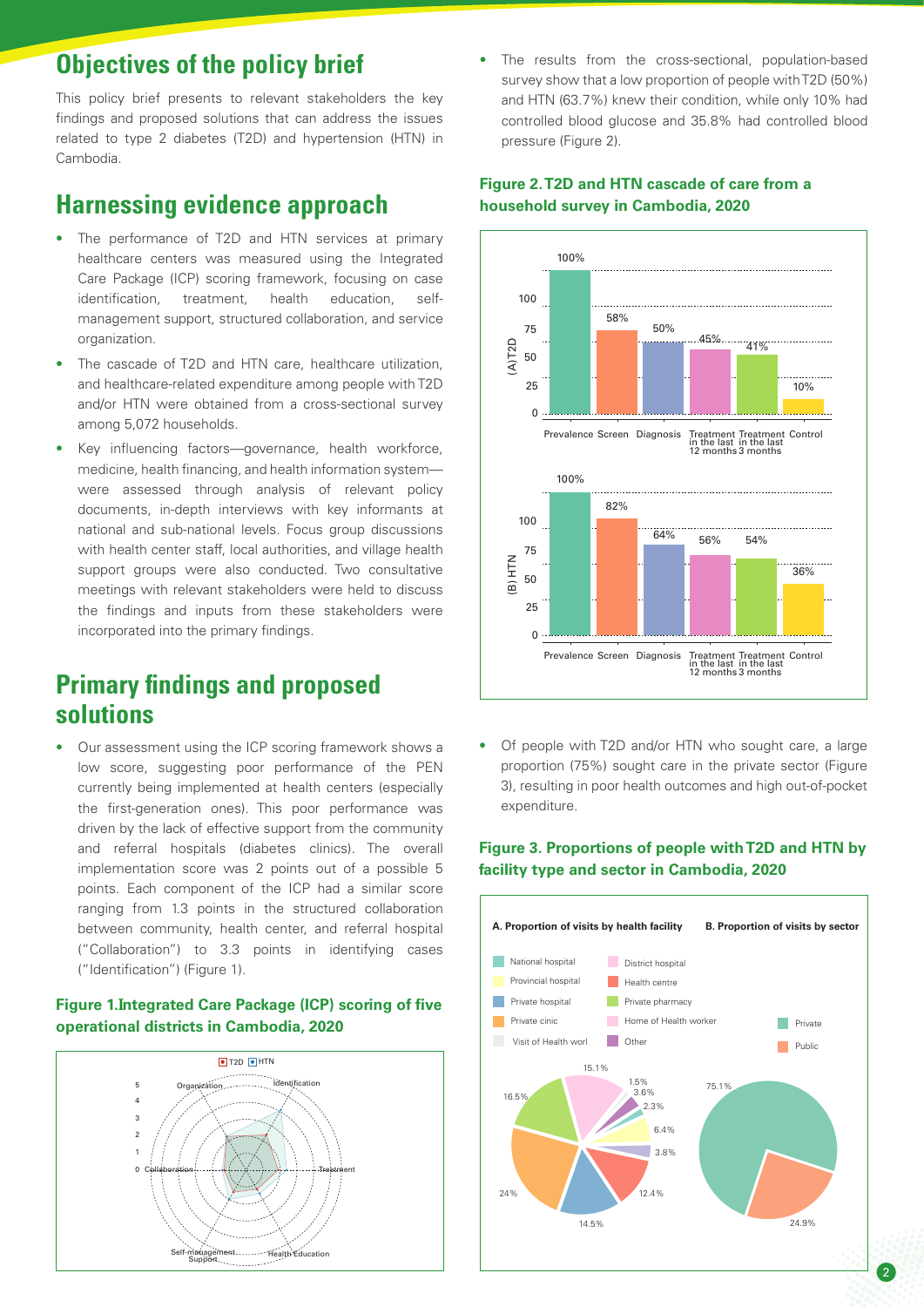Through our approach, we identified health system crosscutting issues with some suggested solutions for policy consideration:

#### **1. Governance**

- Some policy documents (e.g., Standard Operating Procedures (SOP)<sup>1</sup>, Minimum package of activity (MPA)<sup>2</sup> guidelines) are not consistent or up-to-date with new evidence and lessons learned and therefore need modification.
- A roadmap to guide effective scaling up of quality and affordable care for T2D and HTN is needed.
- The absence of "effective" field supervision and coaching by central/provincial and Operational District (OD) levels to health facilities appear to be an essential factor affecting the performance.

#### **2. Health Workforce**

- The currently available personnel at health centers are not enough to effectively implement the PEN, especially the large centers that cover a population of over 12,000 inhabitants (Figure 4). On average, to fully implement the PEN, a small health center needs one more staff, while medium and large health centers need 3.5 more staff (Figure 4).
- While some health center staff have been trained for implementing the PEN, the staff trained (three persons) are not enough because of staff turnover. A one-off five-day clinical training is not sufficient and requires refresher training. Moreover, program management, including data and pharmaceutical management training, is necessary for health center manager(s).
- Reported low commitment among health staff for CVD risk screening due to no financial incentive and conflict of interest due to dual practice was also observed. A fair facility-based financial incentive system should be considered (See Health Financing below).

#### **Figure 4. Needed staff to fully implement the PEN at health center**



<sup>1</sup> National standard operating procedure (SOP) for diabetes and hypertension management in primary care 2019

2 Minimum package of activity (MPA) guidelines for health center development

#### **3. Medicines**

- Insufficient supply of medicines for T2D and HTN according to request—partly linked to inappropriate request, the wrong estimation of drug use and drug needed, and inaccurate consumable report writing due to lack of refresher training and change of personnel are some of the issues that need to be addressed.
- There is also a need to rectify the lack of cooperation. communication and update between the Central Medical Stores (CMS), OD levels, and the NCD program of the Department of Preventive Medicine.
- Health facilities often use a fixed lump sum grant (known as the 62028-government budget line) and user fees to purchase additional medicines to bridge the supply gap. This often creates more of a burden on them and acts as a disincentive to welcome more clients.
- Improvement of supply of medicines is crucial for the success of PEN program. This can be done through a clear and better procurement and supply system with specific monitoring and supported supervisions from OD, PHD and/ or central level

#### **4. Health Financing**

- While over 60% of deaths are due to NCD-related causes (much more than those of infectious diseases and maternal and child health services), the allocated fund for NCDs, including T2D and HTN, remains relatively low at about 20% of the total budget for all diseases, and is therefore insufficient. Priority should be given to NCDs for government budget allocation. In addition to effective allocation, earmarked taxes such as the Specific Tax (Sin Tax) can be considered to increase funding for NCDs.
- It was observed that only 21.4% of people with T2D and 23.5% of people with HTN were covered by social health protection schemes (either National Social Security Fund (NSSF) or Health Equity Fund (HEF)). The current reimbursement and support offered by these schemes for T2D and HTN may not be enough and may need improvement to remove financial barriers to access.
- Practically, many health centers with the PEN charge a fee of approximately 5,000 Riels (about USD 1.25) for CVD risk screening with blood glucose tests in addition to out-patient service. This fee can impose a barrier to accessing the screening service, especially since such services are not necessarily demanded by the population who come to the health center for other purposes.
- Such user fees should be removed for the population (service users), but the providers should be paid for the service through third-party reimbursement schemes such as NSSF, HEF, and/or other incentive schemes similar to the Midwifery Incentive Scheme.
- NCD (T2D and HTN) performance-based bonus schemes should be considered and perhaps be made an integral part of the performance-based bonuses for quality improvement.

#### **5. Health information system and ICT**

- Many data collection systems such as Health Management Information System (HMIS), Patient Monitoring Reporting System (PMRS), Diabetes Clinic Database, Heart-Care, and the MoPoTsyo Database are operational in Cambodia.
- However, none of them are ready to provide relevant and reliable data for effective monitoring and evaluation (M&E)

 $\mathcal{A}$